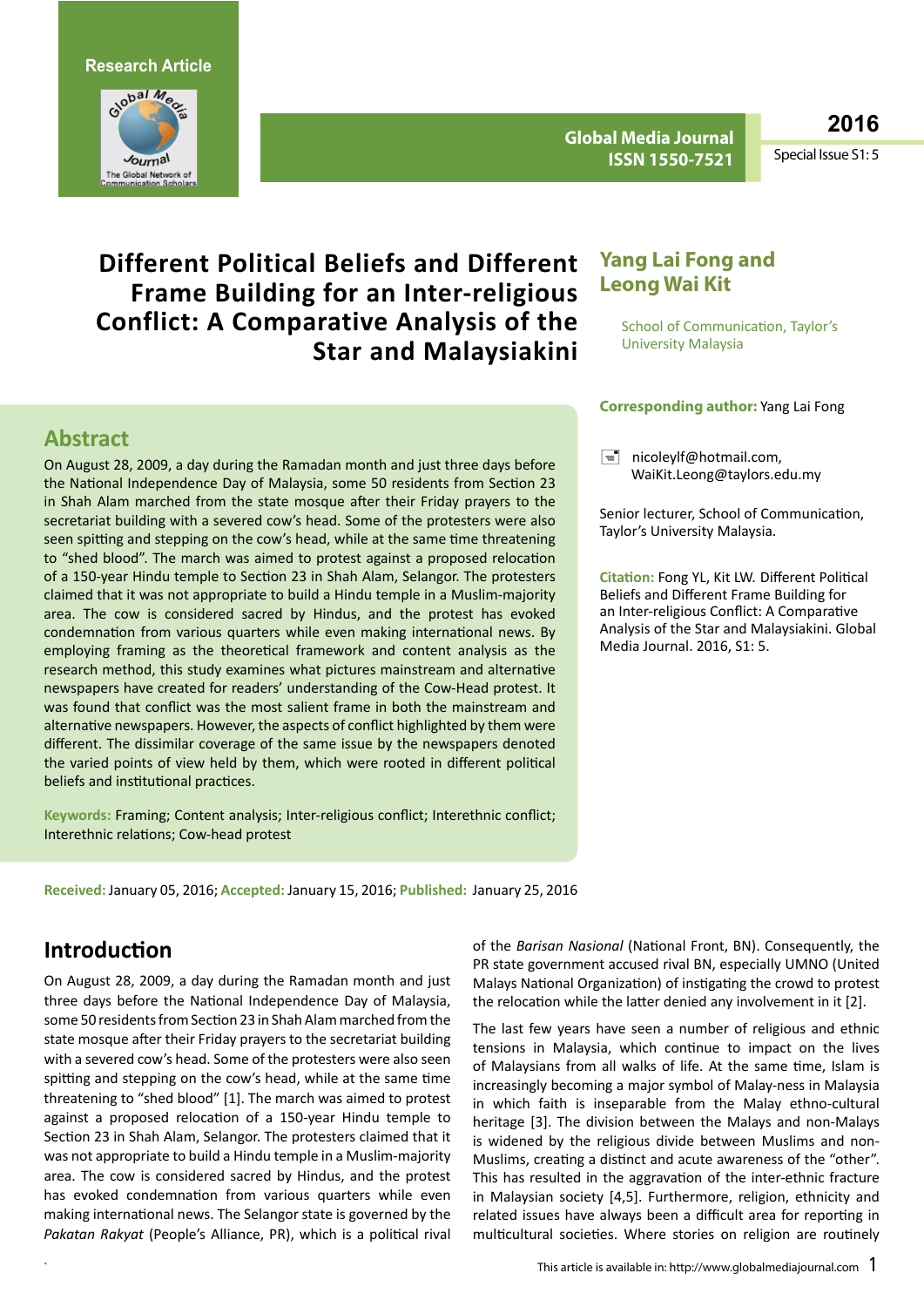judged and framed by the media to, albeit inadvertently, misrepresent and disrespect the essence of what adherents of different faiths believe in, stories on religion do provide the fuel for prolonged conflicts—even violence in societies that are historically divided by tribal and cultural rivalries [6]. Therefore, this paper aimsto examine the coverage of the Cow-Head protest by mainstream and alternative newspapers in Malaysia, where religions, politics and media are intertwined in many powerful and profound ways.

# **Objectives and Research Questions**

The objective of this study is to compare the framing of the Cow-Head protest by mainstream and alternative newspapers in Malaysia. Specifically, it asks the following questions:

RQ1: What was the intensity of newspapers coverage of the Cow-Head protest?

RQ2: What were the news sources used by the newspapers?

RQ3: What were the news frames employed by the newspapers?

RQ4: What was the valence of the news articles?

#### **Background of the study**

The census of 2014 shows that Malaysia has a total population of 30.2 million comprising multi-ethnic citizens who are Malays/ indigenous groups (68.2%), Chinese (24.6%), Indians (6.4%) and Others (0.8%). Malays are predominantly Muslims while other religions embraced by the people are Buddhism (19.8%), Christianity (9.2%) and Hinduism (6.3%) [7]. The Malaysian Constitution defines Malays as persons who profess the religion of Islam, habitually speak the Malay language and conform to Malay custom. Gatsiounis [8] commented that Islam became the defining element of the Malay identity after other Malaysians adopted some aspects of the Malay culture like food, dress and language. Nah [9] further remarked that one 'can effectively become "Malay" by embracing Islam' and is a beneficiary of the affirmative action policies that such a status brings about. In addition, Kua [10] noted that racism has been part of Malaysian political, economic, social and cultural realities ever since colonial times. Today, race has been so deeply institutionalized that it is a key factor in determining benefits from government development policies, bids for business contracts, education policy, social policy, cultural policy, entry into educational institutions, discounts for purchasing houses and other official policies. The author criticized that the ruling coalition BN is still dominated by racially-defined component parties like UMNO, MCA (Malaysian Chinese Association) and MIC (Malaysian Indian Congress). These parties compete for electoral support from their respective racial constituencies by pandering to racial interests. Meanwhile, some opportunistic opposition parties likewise pander to their constituencies using racist propaganda to win electoral support, and this practice has also contributed to the vicious circle of racial politics which has characterized Malaysian politics all these years.

# **Control of Mass Media in Malaysia**

As a result of the nation's multi-ethnic and lingual population, newspapers in Malaysia are published in different languages to

cater to the respective major ethnic groups. There are currently 50 newspapers in Malaysia, and 16 of them are published in English, 13 in Bahasa Malaysia, 19 in Chinese and 2 in Tamil. Bahasa Malaysia dailies reach 46.5% of the Malaysian population, followed by English dailies (28.7%), Chinese dailies (24.1%) and Tamil dailies (0.7%). Political scientists categorized the Malaysian system as a 'quasi democracy', 'semi democracy' or 'modified democracy'. This implies that the political system perches uneasily between democracy and authoritarianism [11]. Scholars highlighted that media freedom in Malaysia is heavily curtailed by legislation and ownership [12,13]. Various laws such as the Printing Presses and Publication Act, Internal Security Act, Official Secret Act, Sedition Act and Multimedia and Broadcasting Act allow the Government to impose prior restraints on publication, post-publication punishments and penalties for the acquisition of official information.

The structure of media ownership in Malaysia is directly and indirectly controlled by the Government or government-linked individuals. *Radio Televisyen Malaysia* (RTM) has been owned and controlled by the Government since its inception. Media Prima is an investment arm of UMNO and it owns *News Straits Times*, *Business Times*, *Malay Mail*, *Berita Harian*, *Harian Metro*  and *Shin Min Daily News*, TV3, NTV7, 8TV, TV9, Fly FM and Hot FM. Besides, *Utusan Malaysia* and *Kosmo!* are published by Utusan Melayu (M) Berhad, which is also related to UMNO [12,14]. The MCA and MIC also control a substantial part of the mainstream media. MCA, through its official holding company, Huaren Holding Sdn Bhd, owns *The Star*, RedFM 104.9 and 988 [14]. There are two Tamil newspapers in Malaysia – *Tamil Nesan* and *Malaysia Nanban* and their ownership rests mainly in the hands of the former MIC president Samy Vellu and his wife [15,16]. Business tycoon Vincent Tan, a close associate of the former Malaysian Prime Minister Mahathir and other BN leaders, owns *The Sun* and MiTV [15,16]. On the other hand, the All Asia Television and Radio Company (ASTRO) is owned by Ananda Krishnan and Tunku Mahmud Besar Burhanuddin. It was also revealed that Krishnan has a close relationship with Mahathir and was therefore able to secure a media license [15,17]. McDaniel [18] found that the Chinese-language newspapers in Malaysia are relatively more independent when compared to their Malayand English-language counterparts. *Sin Chew Daily*, *Guang Ming Daily*, *Nanyang Siang Pau* and *China Press* are owned by yet another business and media tycoon Tiong Hiew King, while the *Oriental Daily* is owned by Lau Hui Kang [14]. In regard to the close media–state partnership in Malaysia, Wong [19] addressed that such a relationship would influence the journalists to engage in self-censorship in order not to offend the Government. It cultivates a culture of fear – starting with journalists and other writers and spreading to the publishers or broadcasters, distributors and even the public at large when confronted with anything that smacks of the slightest critical commentary on the Government. Moreover, the greater concern is that the vast majority of journalists, editors, commentators and politicians in Malaysia accept the existing conditions, even as they suffer with the restrictions [20]. Significantly, Mustafa [21] stated that the public sphere in Malaysian society has been constrained so that ordinary citizens and concerned civil society groups have not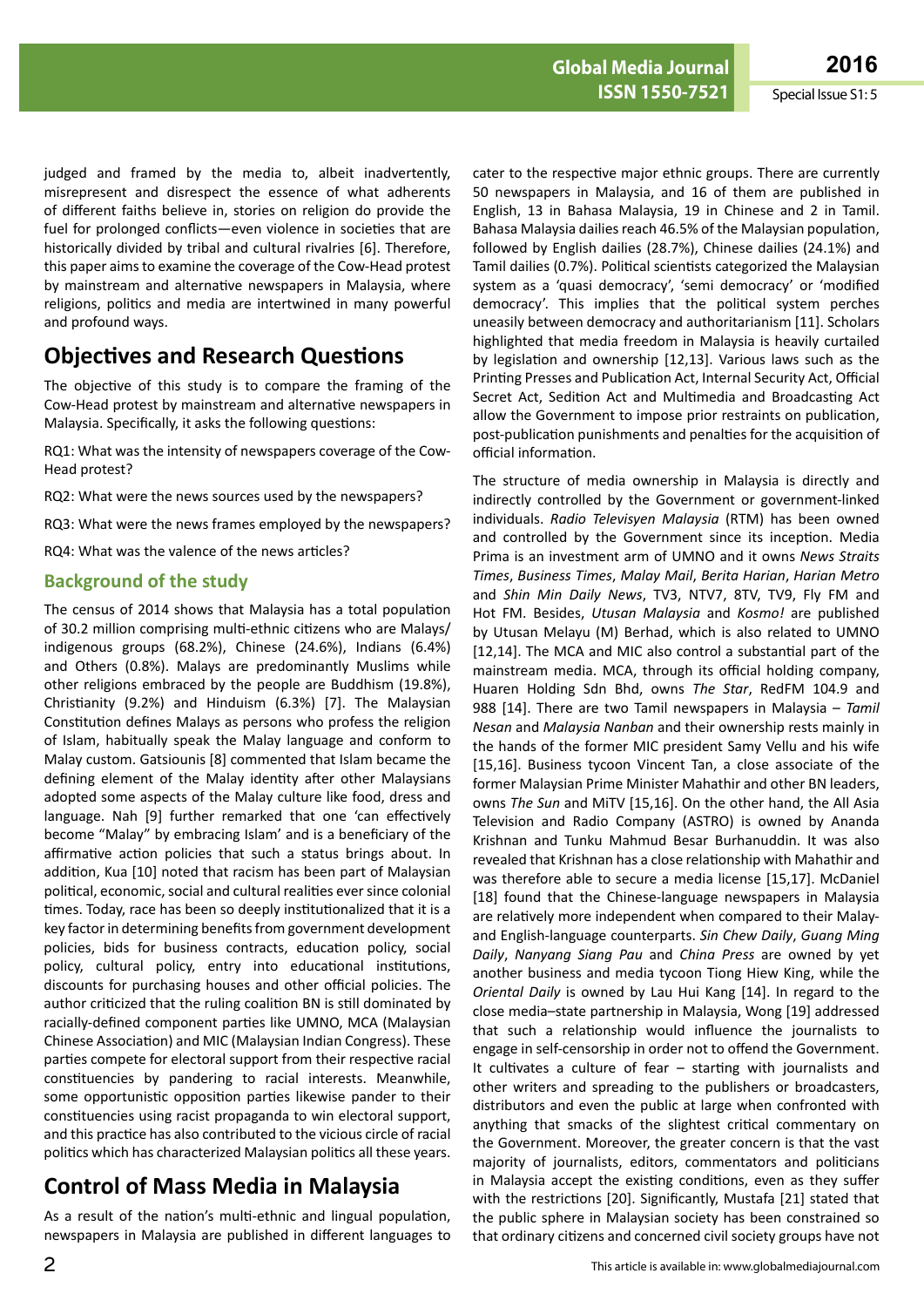been able to fully express their views and to directly participate in the country's democratic processes. He also contended that the mainstream press is instrumental in helping to promote the state's hegemonic influence over the society.

In 1997, Malaysia announced a no-censorship guarantee for the Internet, which is known as the Multimedia Super Corridor (MSC) Malaysia Bill of Guarantees. The then Prime Minister Mahathir was trying to attract investors to the proposed MSC, which would serve as the nation's bridge from the Industrial to the Information Age. The MSC is about 15 km wide by 50 km long, and stretches from the Petronas Twin Towers in Kuala Lumpur to the Kuala Lumpur International Airport (the region's largest airport). Estimated to take 20 years to reach its full potential at an approximate cost of US\$20 billion, the MSC would help to diversify the Malaysian economy at a time when the nation faced increased competition from lower wage countries in the region, such as China and Vietnam [22-24]. In addition, Abbott [22] pointed out that Mahathir was determined to give Malaysia a competitive advantage over its neighbor Singapore where stringent controls had been imposed on Internet Service Provider (ISPs). The Internet and online journalism have been much celebrated in Malaysia by those who crave for alternative perspectives [24]. Furthermore, it is clear that the Internet has had a discernible impact on Malaysian politics [14,15]. Commenting on the loss of BN in the online war during the 12<sup>th</sup> General Election, the former Prime Minister Abdullah Badawi admitted: We didn't think it was important. It was a serious misjudgment… We thought that the newspapers, the print media, the television were important but young people were looking at text messages and blogs. It is painful to admit the influence of the alternative media [14].

#### **Theoretical framework: Framing**

Tuchman and Gitlin were two of the earliest scholars to introduce framing to media studies in 1978 and 1980 respectively [25]. They used the concept of framing as a tool to understand news as a social construction and social resource. Framing differs significantly from the repetition- and accessibility-based models in agenda setting and priming [26]. According to Entman [27], framing is to select some aspects of a perceived reality and make them more salient in a communicating text, in such a way as to promote a particular problem definition, causal interpretation, moral evaluation, and/or treatment recommendation for the item described [27,28] enumerated several news features that commonly convey frames. They are headlines and kickers, subheads, photographs, photo captions, leads etc. Wong [19] outlined four major dimensions of framing that could be studied: (1) presentation of news items (their size and placement); (2) news topic items (or what issues are included in the frame); (3) cognitive attributes (or the specific details of issues included); and (4) affective attributes (valence or tone of the article/ picture). Manheim [29] also explained that valence is the tone of a news story or comment regarding certain frames. It is believed to have the potential to generate behavioral effects. By indicating discourse valuations or carrying positive and/or negative elements, valenced news frames present the extent to which the coverage reflects favorably or unfavorably on the event/issue. In addition, Weaver [30] mentioned that frame can

be studied by means of systematic content analysis, interpretive textual analysis or discourse analysis. Tankard (2008) remarked that framing give quantitative researchers a way to approach ideology, a subject mostly dealt with by critical theorists to date. Framing may even give quantitative researchers a means to examine the hypothesis of media hegemony, one that has been difficult to validate empirically.

The literature to date has identified a handful of frames that occur commonly in the news [31-33]. A study by Semetko and Valkenburg [34] identified five news frames (attribution of responsibility, conflict, human interest, economic consequences and morality) that were common in the Dutch national news media coverage of the Amsterdam meetings of European heads of state in 1997. It was found that the use of news frames depended on both the type of outlet and the type of topic. Most significant differences were not between media (television vs. the press) but between sensationalist vs. serious types of news outlets. Sober and serious newspapers and television news programs more often used the responsibility and conflict frames, whereas sensationalist outlets more often used the human interest frame. The five generic news frames constructed by Semetko and Valkenburg [34] have been widely used in the framing analysis of a range of issues, including racial-ethnic issues, integration, immigration, drugs or crime [35]. News is socially constructed and it reflects not just what happens but also the context within which it was gathered and processed [36]. It was stressed that which events were covered (or not) and how they were covered were influenced by many considerations, including law, economics, political forces, culture, race, organizational structure of media and work routines of journalist [37,38] When it comes to ideologically sensitive issues, Song [39] found that the mainstream news media serve as an institution of social control by imposing frames that marginalize causes or movements that challenge the values of the mainstream society. Alternative media, on the other hand, often serve as a communication outlet for movements and causes that are ignored or marginalized by the mainstream media.

# **Methodology**

The newspapers chosen for this study are *The Star* (mainstream) and *Malaysiakini* (alternative). *The Star* enjoys the highest circulation in the English-language stream. It has nationwide circulation, although predominantly within peninsular Malaysia [40]. The MCA is a major shareholder of *The Star*. The English newspapers in Malaysia are usually read by the elites and English-educated readers, who are mostly concentrated in the urban areas. Lent (1990) stated that it is only the readership of English newspapers that could transcend racial groupings in Malaysia. Hence, the author claimed that the English press also serves as an interethnic medium. *Malaysiakini* is the country's first commercial online newspaper launched by Steven Gan, just nine days before the 1999 general election with funding from international press freedom groups, including the South East Asian Press Alliance (SEPA). The alternative newspaper began with only three journalists producing two or three stories per day. However, *Malaysiakini* expanded its content dramatically within four years, producing a total of 40–50 items per day, including 10–15 local stories, 3–4 opinion pieces, 10–11 letters and some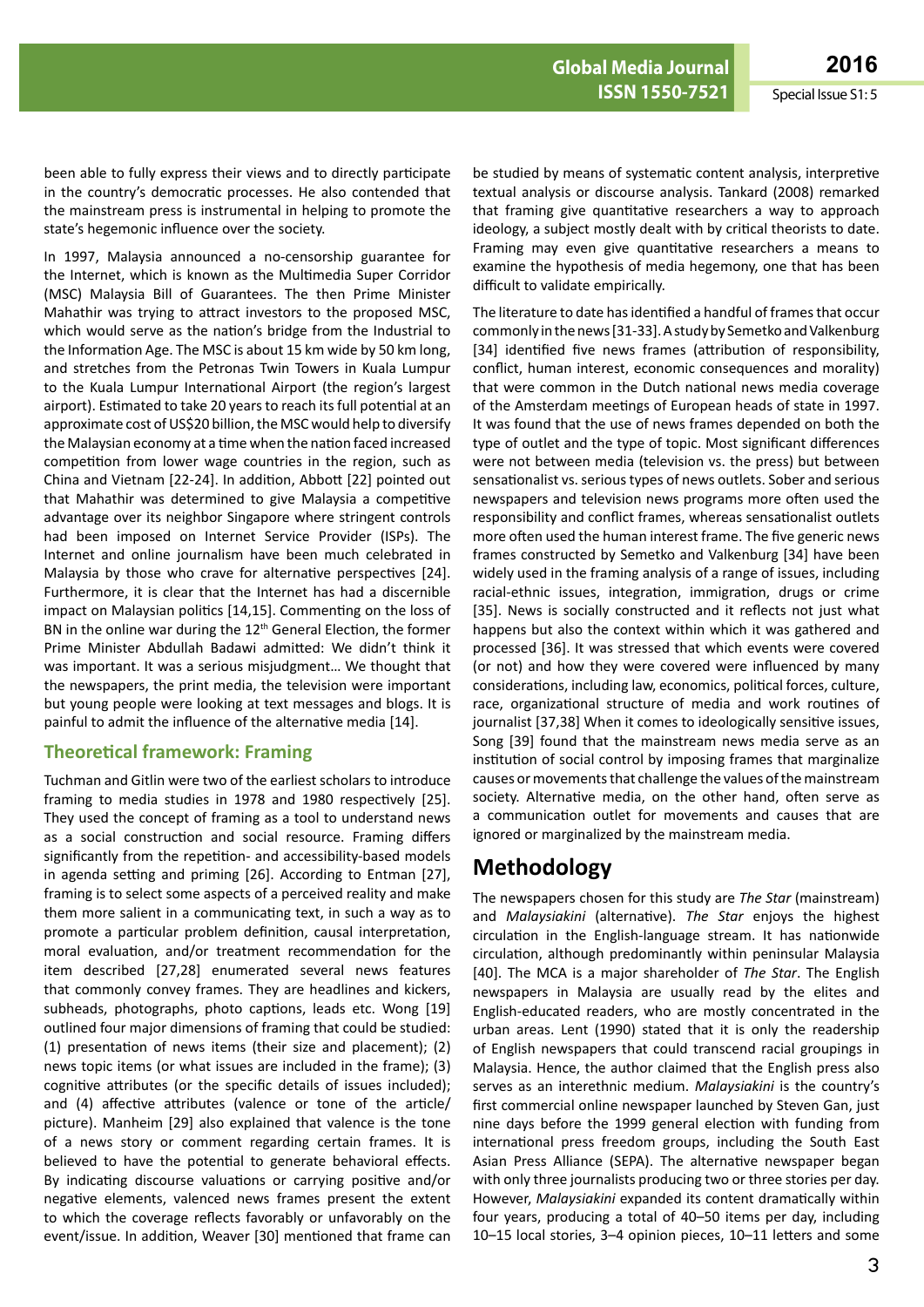foreign news sourced from the *I'Agence France-Presse* (AFP) [23]. Furthermore, *Malaysiakini* has won warm praise from around the world as well as a number of international awards for journalism [41-43].

#### **Sampling and coding procedures**

The sample of this study was drawn from August 28 to October 30, 2009 as it represented the peak period of the Cow-Head dispute. This study used the census sample as scholars agreed that a census often makes the most sense for research that examines a particular event or series of events [44,45]. The unit of analysis wasthe article, which included straight news, editorials, columns, opinions and letters. The articles were collected via database search, which were pulled from the respective newspaper's online archive by using "cow's head" and "Cow-Head protest" as the keywords.

The framing of the Cow-Head dispute was examined from four different dimensions: 1) intensity of coverage, 2) news sources, 3) news frames; and 4) valence of the articles. The intensity of coverage wasstudied fromthree angles: 1) number of newsitems, 2) type of news items, and 3) mean size of news items (measured by word count). This study employed the inductive or emergent coding approach for analyzing the news sources. The researchers outlined the coding categories after a preliminary examination of the data. The categories for news sources used in this study were: 1) Civilians; 2) UMNO leaders; 3) Other BN component parties' leaders; 4) Royal Police Malaysia (PDRM); 5) non-governmental organization representatives (NGOs); 6) opposition leaders; 7) religious leaders; 8) protesters; and 9) others. This study adopted and modified the five most commonly used news frames (conflict, human interest, economic consequence, moral and responsibility) identified by Semetko and Valkenburg [34] (refer Appendix A). The following were the frames used in this study with their theoretical definitions:

- 1. Conflict emphasizes disagreement and conflict between individuals, groups, parties or institutions; an individual, group, party or institution reproach another; dichotomizes or labels the good and bad.
- 2. Consequences reports the consequences of an event, issue or problem has on individuals, groups, parties, institutions or the country; reports the outcome of a court case; reports the investigation or legal action taken against any individual , groups, parties or institutions.
- 3. Responsibility  $-$  presents an event, issue or problem in such a way as to attribute responsibility for its cause or solution to either the government or to an individual, group, party or institution.
- 4. Moral puts the event, issue or problem in the context of religious tenets or moral prescriptions; emphasizes on collaboration and fellowship.
- 5. Human interest brings a human face or an emotional angle to the presentation of an event or issue; refers to an effort to personalize the news.

Valence (also known as tone, slant or direction) of the articles

refer to the attitude expressed towards any individual, group, party or institution by its user. This study uses the categories of supportive, critical and neutral for the analysis of attitude expressed towards the Cow Head protesters.

- 1. Supportive  $-$  conveys a favorable impression towards the Cow-Head protesters; supports or justifies their behaviors; contains quotes by individuals who approve their behaviors.
- 2. Critical conveys a negative impression towards the Cow-Head protesters; causesthe readersto forma negative opinion towards them and their behavior; contains unfavorable descriptions of their behaviors.
- 3. Neutral neither favorably nor unfavorably portrays the Cow-Head protesters (**Figure 1)**.

### **Findings**

The following are some basic information regarding the frequency and percentage of the variables suggesting the importance of conceptual differentiation between the two newspapers.

#### **Intensity of coverage**

**Table 1** shows that the total number of news items found in *Malaysiakini* (100 articles) [46-57] is almost double of the amount collected from *The Star* (53 articles). In addition, *Malaysiakini* was found to publish a bigger mean size of news items (590 words) compared to *The Star* (402 words) [58-70]. By giving much less coverage to the Cow-Head dispute, *The Star* did not report quite a few related developments of the incident, which will be elaborated in the later section of this paper. Nonetheless, both the newspapers published most of their coverage in the form of straight news, followed by columns and letters. A finding of interest was that only *The Star* devoted some space for editorial [58-70] **(Table 1).**

#### **News sources**

Both *The Star*(44.44%) and *Malaysiakini* (60.0%) [46-57]relied on civilians as their most important news sources for the coverage of Cow-Head dispute **(Table 2)**. UMNO was found to be the second dominant news sources in *The Star*, while *Malaysiakini* used NGOs as its second main news sources **(Table 2).**

### **News Frames**

### **Conflict frame**

As demonstrated in **Table 3**, conflict was found to be the most salient frame in both *The Star* (40.68%) and *Malaysiakini* (63.48%). A finding of interest was that most of the conflict frame in *The Star* was found in its opinion pieces like editorials, columns, letters and opinions rather than straight news. Through the conflict frame, *The Star* mostly condemned the act of the protesters. For example, a columnist wrote that the Cow-Head protest left him feeling utterly disgusted. He mentioned that the men who organized and participated in the foul act are nothing but rank racists, and by cloaking their activities in a veil of piousness they show themselves to be even more despicable [58-70]. Another columnist criticized that the protest was not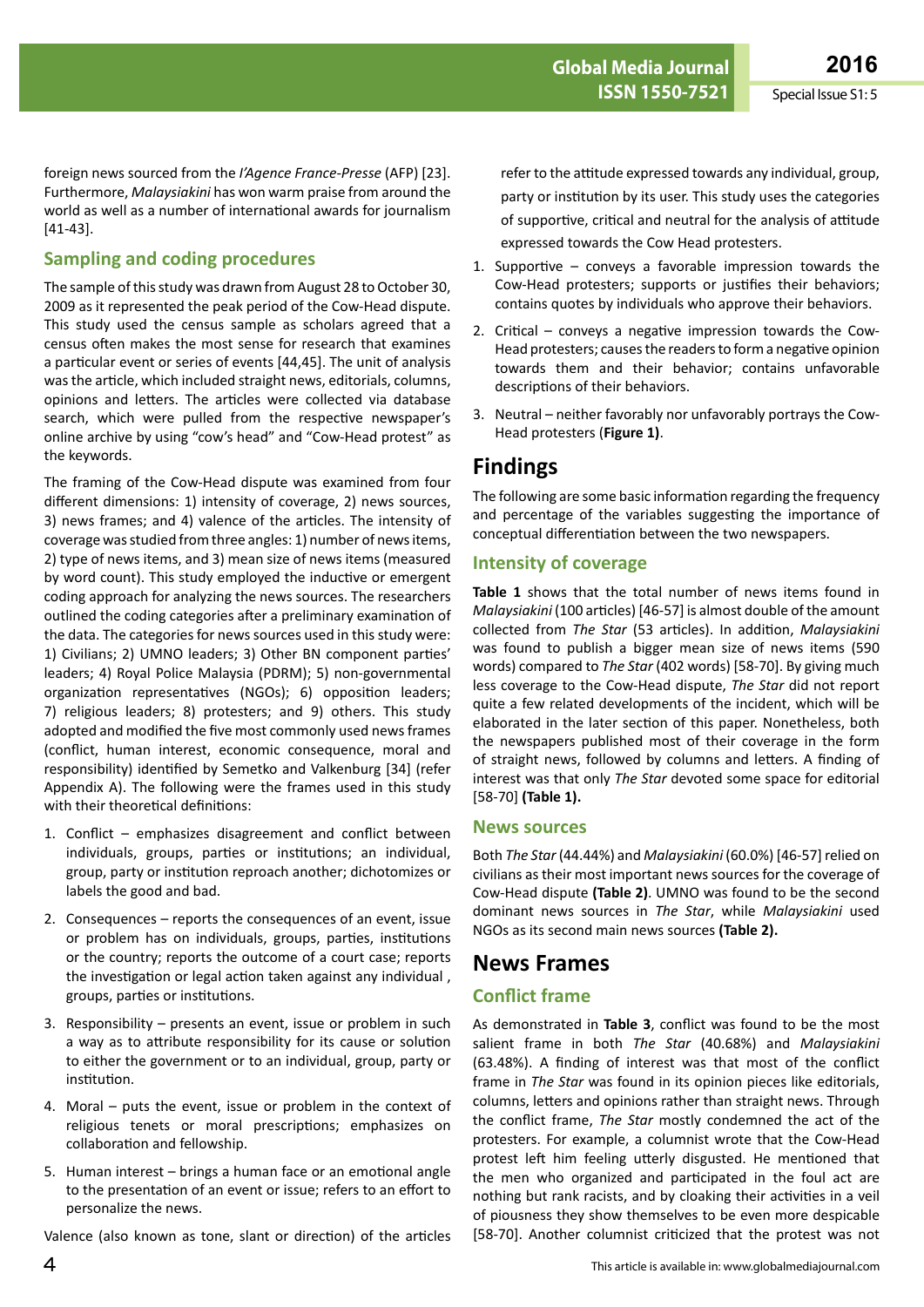**ARCHIVOS DE MEDICINA Global Media Journal 2016 ISSN 1550-7521** Special Issue S1: 5



|  |  | Table 1 Types of news items for the cow-head protest. |  |  |
|--|--|-------------------------------------------------------|--|--|
|--|--|-------------------------------------------------------|--|--|

|                      | The Star ( $n = 53$ ) % | Malaysiakini (n=100) % |
|----------------------|-------------------------|------------------------|
| <b>Straight news</b> | 58.5                    | 62.0                   |
| <b>Editorials</b>    | 1.89                    | 0                      |
| <b>Columns</b>       | 15.1                    | 17.0                   |
| Letters              | 17.0                    | 12.0                   |
| <b>Opinions</b>      | 7.55                    | 9.0                    |
| Size (mean):         | 402 words               | 590 words              |

**Table 2** News sources for the Cow-head protest.

|                               |       | The Star (n = 53 ) % Malaysiakini (n = 100) % |
|-------------------------------|-------|-----------------------------------------------|
| <b>Civilians</b>              | 44.44 | 60.0                                          |
| <b>UMNO</b>                   | 21.11 | 3.67                                          |
| Other BN component<br>parties | 8.88  | 4.09                                          |
| Royal Police Malaysia         | 8.88  | 4.08                                          |
| <b>NGOs</b>                   | 8.88  | 11.84                                         |
| Opposition                    | 2.22  | 8.98                                          |
| <b>Religious leaders</b>      | 2.22  | 0.41                                          |
| <b>Protesters</b>             | 2.22  | 1.22                                          |
| <b>Others</b>                 | 1.11  | 5.71                                          |

a spontaneous outburst but a cold-blooded transgression and crafted so as to give maximum offence. He also slammed that the police's failure to intervene the protest raises questions about their seriousness in maintaining racial harmony [58-70]. Furthermore, a columnist pointed out that no religious text forbids the worship of another religion in any neighborhood. The author stated that the Malaysian Constitution guarantees

**Table 3** News frames for the Cow-head protest.

|                     |       | The Star (n = 53 ) % Malaysiakini (n = 100) % |
|---------------------|-------|-----------------------------------------------|
| Conflict            | 40.68 | 63.48                                         |
| <b>Consequences</b> | 35.6  | 27.83                                         |
| Responsibility      | 13.56 | 2.61                                          |
| <b>Moral</b>        | 10.17 | 6.09                                          |

freedom of worship throughout the land, with no conditions on where the freedom might be curtailed. Therefore, the author criticized that the Cow-Head protest was unreasonable, unlawful, unconstitutional, inflammatory and irreligious [58-70].

The Group Chief Editor of *The Star,* Wong Chun Wai wrote that the protesters might have carried the cow's head to insult the state government. However, he condemned that the protesters simply did not use their head to think it over because the protest was over a Hindu temple, and to use a cow's head was sheer stupidity. He also warned that we have to be careful when we use terms like "majority" and "minority" because Malaysia is a multiracial country where one community would outnumber another in some areas [58-70]. On another hand, a Muslim reader sent in her opinion through SMS saying "As a Muslim I can't believe that people after Friday prayer, especially during holy month of Ramadan, could do that awful protest with a cow's head"[58-70].

*The Star* also reported that the chairman of the action committee for the protest, Mahayuddin Manaf said the residents were merely protesting the relocation of the Hindu temple but it had been "hijacked" by another group that brought along a cow's head to the state secretariat building. He then claimed that the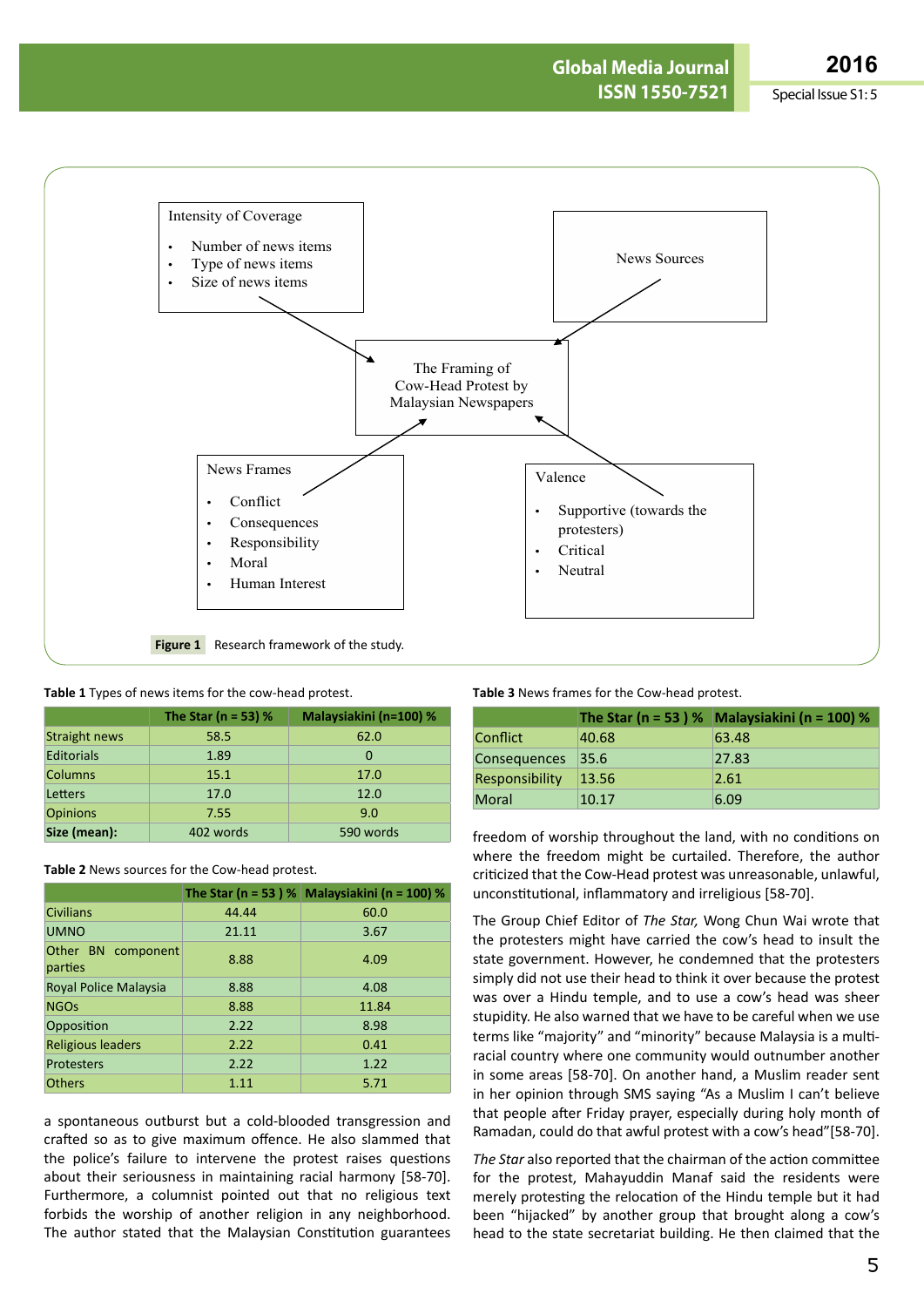men arrived at the court accompanied by local and outstation supporters, and they shouted out to the media that they were not guilty and that they were united in their stand [46-57]. The consequences frame in *Malaysiakini* focused on the action taken against the alternative newspaper by the Malaysian Communication and Multimedia Commission (MCMC). Following *Malaysiakini*'s coverage of the Cow-Head protest, the MCMC sent a letter to the newspaper, requesting it to remove two "provocative" videos from its website. The videos included the footage of the controversial Cow-Head protest and the press conference held by the Home Minister Hishammuddin. The MCMC claimed that those videos "contain offensive contents with the intent to annoy any person, especially Indians"[46-57]. Commenting on MCMC's request, *Malaysiakini* editor-in-chief Steven Gan said that the videos were news events which were of public interest. He also stated that the intention in putting up the videos was not to 'annoy' anyone, but to do their job as journalists to draw attention to the protest and to ensure action is taken so that similar incidents would not happen again in Malaysia. Gan also said that there was no plan for *Malaysiakini* to take down the videos and the newspaper was seeking legal advice on the matter

residents have been victimized and unfairly accused of stroking racial and religious intolerance [58-70]. While condemning the protesters, the conflict frame in *Malaysiakini* also devoted much space to criticize the police, UMNO and the Government for taking sides with the protesters. It is noteworthy that only *Malaysiakini* reported that the Selangor state government accused UMNO of instigating the Cow-Head protest while *The Star* did not publish such news. Shah Alam PAS (Pan-Malaysian Islamic Party) Member of Parliament (MP) Khalid Abdul Samad was quoted by *Malaysiakini* saying that he could only recognized five Section 23 residents whereas "the rest were all outsiders". He also believed that the five residents are UMNO members as he has met them before [46-57]. Furthermore, some Section 23 residents told the reporters of *Malaysiakini* that five of the protesters came from the same neighborhood and "they are all UMNO members"[46-57]. In addition, DAP (Democratic Action Party) MP Charles Santiago said it was "weird" that the dozens of policemen "watched silently" when the protesters were spitting on and kicking the bloodied cow's head. He strongly condemned the lack of action on the part of the police, who he accused to have subtly been accomplices to the act that is totally disrespectful of Hindus [46-57]. The Hindraf's (Hindu Rights Action Force) London-based leader P Waythhamoorthy alleged that UMNO and certain police cohorts organized the unsavory and inflammatory Cow-Head protest intended to incite racial hatred and ill-feeling among Malaysian Muslims and Hindus. He also slammed the Selangor police chief Khalid Abu Bakar for suggesting that the police would only probe the incident if a report was lodged [46- 57]. On another hand, the Shah Alam district police chief Noor Azam Jamaluddin conveyed his apology to several PR leaders during a meeting and explained that the police officers at the scene were "juniors", suggesting that they were inexperienced in handling such matters. The police chief also gave his word that action will be taken immediately against those responsible for the protest [46-57]. *Malaysiakini* reported that the Home Minister Hishammuddin defended the Cow-Head protesters, while arguing that the latter cannot be blamed for the controversy. It was reported that Hishammuddin had an hour-long closed-door meeting with residents' representatives. He then defended the protesters saying that "they just wanted their voices to be heard". He addressed that it was however unfortunate that the protest was given negative publicity because it was linked to religious and racial sentiments [46-57]. Following Hishammuddin's statement, opposition parliamentarians and non-governmental groups lodged a police report against him, demanding that he be either sacked or he resigned. The complainants criticized that Hishammuddin has exonerated the offenders of all blame and has used his powers to influence the course of the ongoing investigation and the final action to be taken against the offenders [46-57]. It is significant to note that these news were left out by *The Star* too.

#### **Consequences frame**

Through adopting the consequences frame, *The Star* mainly reported about the legal action taken against the Cow-Head protesters. On September 10, 2009, 12 men were charged under the Sedition Act (carrying and stepping on the cow's head) and Police Act (illegal assembly). It was reported that the 12 [46-57]. The MCMC followed up itsinvestigations on *Malaysiakini* by conducting four visits to the newspaper's office. It included an eight-hour questioning session involving the newspaper's 12 staff members. Among those questioned were *Malaysiakini* chief executive officer Premesh Chandran, editors, journalists, video team members and one technical staff [46-57]. The MCMC also sent digital forensics experts to *Malaysiakini*'s office and demanded the newspaper to hand over the original tapes of the two videos [46-57]. Furthermore, *Malaysiakini.tv's* servers hosted at the Internet service provider Jaring in Bukit Jalil Technology Park Malaysia was inspected by the authorities. *Malaysiakini* believed that the authorities were adamant in charging them, while they were preparing to defend themselves in court [46-57]. While *Malaysiakini* reported much furious reaction from various parties against the MCMC's actions, *The Star* was rather silent about these incidents. Those who backed *Malaysiakini* included pro-human rights NGOs, academics, members of civil society and even political leaders from BN component parties. On another hand, as a consequence of the Cow-Head protest, the Shah Alam City Council organized a public dialogue with Section 23 residents over the relocation of the 150-year Hindu temple. It was reported in *Malaysiakini* that some of the participants shouted profanities at the then Chief Minister of Selangor Abdul Khalid Ibrahim, calling him "MB *bodoh*" (stupid Chief Minister) and "Khalid *babi*" (Khalid the pig). Also heard above the din were "you should be ashamed of being a Malay" and "don't be like a cow led by a ring through the nose". It was also reported that the interruptions, boos and profanities continued throughout the dialogue while the Indian residents sitting on the other side of the hall, remained mostly quiet [46-57]. Besides being muted on the MCMC incidents, *The Star* also did not report about this public dialogue.

In addition, *Malaysiakini* reported that 16 people, including former Internal Security Act detainee P Uthayakumar, were arrested at a candlelight vigil near Dataran Merdeka. The vigil was organized by Hindraf with a march of a 100 participants marching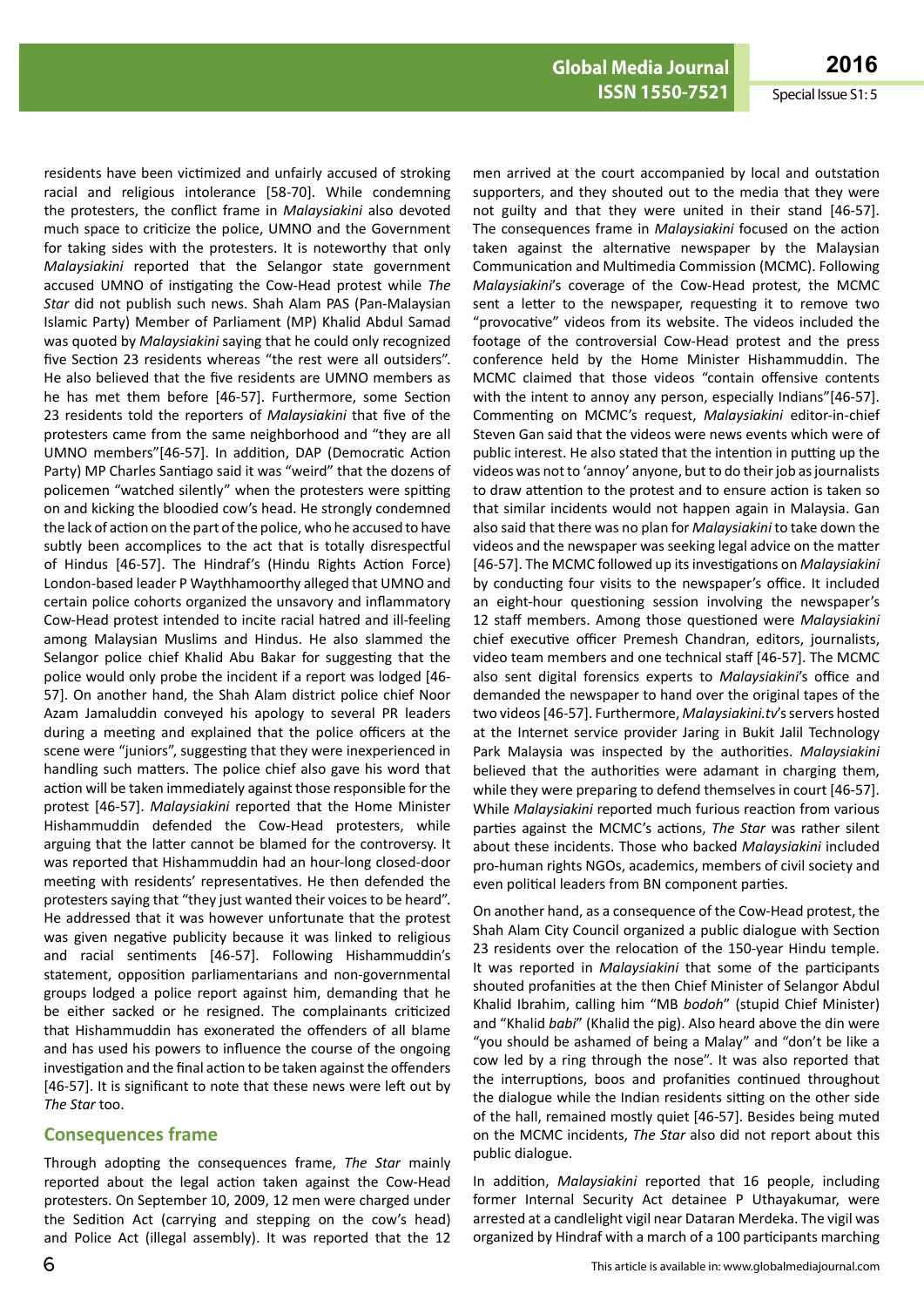from nearby Masjid Jamek, while singing songs, carrying roses and candles. However, before they could reach Dataran Merdeka, the crowd was confronted by two dozen police officers. It was reported that several police personnel pounced on Uthayakumar until he fell to the ground. He was then held on all fours and rushed to an awaiting police truck [46-57]. Significantly, this news was not found in *The Star*. Instead*, The Star* published a straight news to specifically report on Hishammuddin's statement about his role in the Cow-Head incident. Hishammuddin told *The Star* through text messages that he was not supportive of the Cow-Head protesters' unruly act and wanted the police to act against them. He also insisted that he did not instruct the MCMC to demand *Malaysiakni* to remove the two videos from its website [46-57].

#### **Responsibility frame**

By employing the responsibility frame, *The Star* reported that Sultan Sharafuddin Idris Shah of Selangor called upon the then Chief Minister of Selangor Khalid Ibrahim to amicably settle the issues surrounding the relocation of the Hindu temple without hurting the feelings of both Hindus and Muslims [58-70]. The minister in the Prime Minister's Department Koh Tsu Koon suggested that the police should have a standard procedure to deal with public protest to show it is consistent and fair in its action. He addressed that the Cow-Head protest had raised many doubts and unhappiness, hence he mentioned that the police must be sensitive to public perception and not just carry out their duty as the image of the police is a reflection of the Government [46-57]. While *The Star* devoted 13.56% of its coverage to the responsibility frame, the same frame only accounted for 2.61% in *Malaysiakini*. A columnist of *Malaysiakini* stressed that it was time for journalists from mainstream and online media to take stock and write – on behalf of their readers – and reach out across faith lines and ethnic boundaries. He added that the journalists have an obligation to work towards a more open society [46-57].

#### **Moral frame**

*The Star* reported that the Prime Minister Najib Razak urged the people to refrain from condemning or insulting other religions and their believers. He also advised Muslims to follow the true Islamic teachings of showing respect. Najib added that both Surah Al-Maidah and Surah Al-An'am warned Muslims if they went against other religions, it would cause the other believers to act violently against Muslims. He also reminded that Muslims were forbidden from insulting or desecrating items considered sacred to followers of other religions, so that, in turn, the non-Muslims would show respect to Islam [58-70].

In its opinions section, *Malaysiakini* published readers' voices towards the Cow-Head protest. A Muslim reader mentioned that he would like to apologize to the Hindus in Malaysia for the unforgivable action in the absence of an outright apology from Malay-Muslim leadership. The reader also stated that what the protesters have done have nothing to do with Islam or the Malays. Instead, they have brought shame to Islam in the holy month of Ramadan. In response to this, a Hindu reader expressed that he was touched with the very rational and sensitive comments given by the Muslim brothers. He called for the nation to value the diversity and respect each other's faith and religion. He also remarked that the people should not be emotional and fall for the trap of May 13 [46-57]. Furthermore, *Malaysiakini*  also published a lengthy column article that commented on the statesmanship of the then Chief Minister of Selangor Khalid Ibrahim. The columnist wrote that Khalid has shown himself to be the kind of mature and even-keeled leader Malaysians desperately need. The author pointed out that it was interesting to compare two official responses to the Cow-Head protest: Home Minister Hishammuddin's closed-door meeting with the protest organizers, and Khalid's public dialogue with a wider range of residents from both sides of the debate. Furthermore, it was commented that Khalid was not disappointed by the boorish, disruptive behavior of the few, saying "We understand (the residents' feeling)", and adding: "We should not be owned by this group of people. Although this group will continue to be there… we should not take this as a deterrent but as a challenge for us to prove them wrong". The columnist remarked that Khalid behaved like a statesman, a leader who listens seriously to all Selangorians regardless of race, religion or partisanship [46-57].

#### **Valence**

This study found that both *The Star* (80.0%) and *Malaysiakini* (82.0%) were highly critical towards the Cow-Head protesters **(Table 4).** Through their coverage, both the mainstream and alternative newspapers conveyed a negative impression towards the protesters; causes the readers to form a negative opinion towards them and their behavior, while containing unfavorable descriptions of their behaviors **(Table 4).**

### **Discussion**

The differences in the number and size of articles published by *The Star* and *Malaysiakini* indicated that they carried unequal weight of attention for the Cow-Head dispute. The findings also reflected that *The Star* adopted some gatekeeping, agendasetting and framing practices to control the coverage in order to construct a certain "reality" for the readers, or even shaping their opinions and attitudes towards the Cow-Head dispute. Tewksbury and Scheufele [71] asserted that when journalists decide how to describe the political world, they often subconsciously engage themselves in the framing process. They choose words and images that have the power to influence how audiences interpret and evaluate issues or policies. This study found that both *The Star* and *Malaysiakini* relied on civilians as their most important news sources. This is in fact a very interesting findings as previous studies [72-75] found that mainstream newspapers relied heavily on UMNO leaders as their news sources for coverage of interreligious or interethnic conflicts. Significantly, Loo and Mustafa [6] emphasized that information should be sourced from more parties to obtain a diversity of opinions surrounding interethnic issues. Nonetheless, the voices of reason and moderation

| Table 4 Valence for the Cow-head protest. |  |
|-------------------------------------------|--|
|-------------------------------------------|--|

|            | The Star ( $n = 53$ ) % | Malaysiakini (n = 100) % |
|------------|-------------------------|--------------------------|
| Supportive | 2.5                     | 3.0                      |
| Critical   | 80.0                    | 82.0                     |
| Neutral    | 17.5                    | 15.0                     |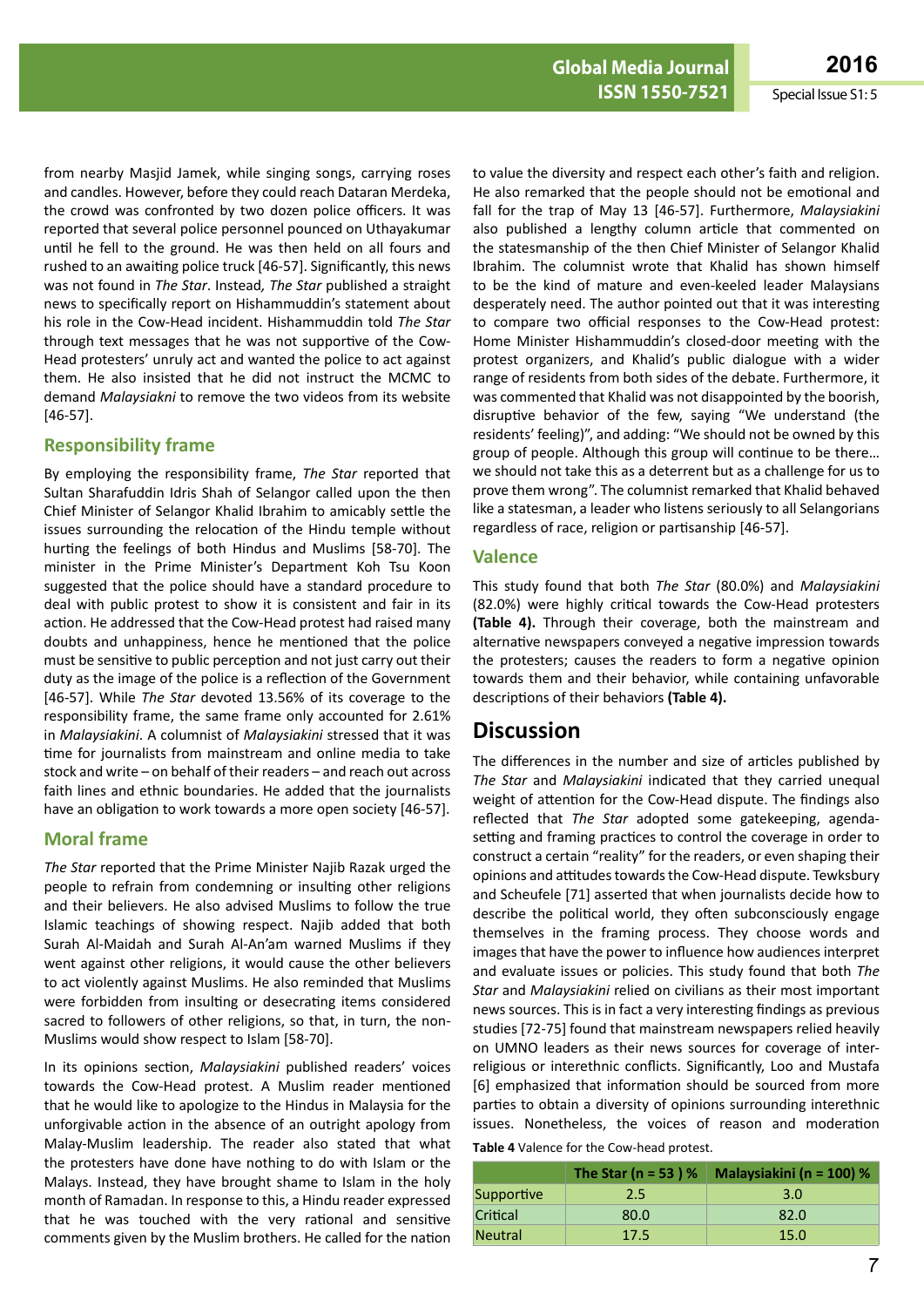ought to be given prominence over extreme views. Newspapers should avoid letting dominant parties define themselves simply by quoting their leaders' restatement of familiar demands or positions. Instead, newspapersshould ask civilians and grassroots organizations for their sentiments and viewpoints, or even what solutions they could suggest for the interethnic conflicts. The newspapers should also find out from civilians whether the position stated by their leaders or the Government is the only way or the best way to achieve the changes they want. Subsequently, the newspapers should query the Government regarding the ideas or peace perspectives put forward by the civilians and grassroots organizations. In addition, Tan and Lee [14] believed that media should flesh out the entire range of perspectives that various individuals and organizations have taken over time. It is hoped that through a gathering of seemingly irreconcilable positions, a better level of understanding and empathy may arise.

Although conflict was the most salient frame found in both *The Star* and *Malaysiakini*, the aspects of conflict highlighted by them were different. *The Star* focused on condemning the Cow-Head protesters, while avoided criticizing the police, UMNO, BN or the Government. This pattern was also reflected in the editorial article written by the Group Chief Editor of *The Star,* Wong Chun Wai, whereby he slammed the protesters rather harshly but failed to address the incompetency of the police in handling the issue, or the manner in which UMNO leaders reacted to the dispute. In fact, *The Star* portrayed UMNO as taking a moderate approach. As mentioned earlier, the close media–state partnership in Malaysia influences the journalists to engage in self-censorship in order not to offend the Government [19]. Mustafa [23] also contended that the mainstream press is instrumental in helping to promote the state's hegemonic influence over the society. Furthermore, in their study to examine the gatekeeping process undertaken by Malaysian newspapers in reporting interethnic conflicts, Yang and Md Sidin [75] found that the reporters at *The Star* were very careful in choosing their words, while toning town radical political rhetoric. The authors also documented that *The Star's* editorial would always make a more moderate approach although the newspaper recognized that the method has not always been appreciated as people tend to see moderation as an act of cowardice. On another hand, studies on alternative media showed that they often provide a space for the rational-critical discourse,whichis crucialtothecreationofapublic sphere[76,77]. As compared to *The Star*, *Malaysiakini* painted a rather different picture of the Cow-Head protest through its news frames. More often than not, the articles published by *Malaysiakini* tended to question the power and authority, which was described by Steele [42] as "aggressively pursuing the bottom line without opposing the Government." The editor-in-chief of *Malaysiakini* Steven Gan also mentioned that the alternative newspaper "cover things that are not being covered by the mainstream, [so that] readers can at least have an alternative opinion on the issues" [75]. Similarly, Kenyon [78] recorded that one of the routines in *Malaysiakini* newsroom is to look out for political stories that other media downplay or ignore. It was also found that the journalists of *Malaysiakini* look at issues from a "big picture" point of view, such as identifying what a particular story had to do with the Constitution and freedom, what it is in terms of the larger

political picture and its implications in a multiracial society. Steele [42] even underscored that in the specifics of Malaysian political culture, where the Government has de facto control of the press and laws preventing journalists from reporting on sensitive issues as ethnicity and religion, *Malaysiakini* has always been singled out for its independence and guts. At a time when mainstream media had lost credibility due to their pro-government stance, *Malaysiakini* gained immediate attention and international accolades for its independence reporting. Steele [42] also argued that *Malaysiakini* uses the norms of good journalism to legitimize alternative views of events, thus challenging the authoritarianism of the BN. Significantly she recognized that some of *Malaysiakini*. tv's most influential videos have been of the destruction of Hindu temples and immigrant squatter communities. This study found that the Cow-Head protest is reported by *The Star* and *Malaysiakini* as both an inter-religious conflict as well as a political issue. In a multi-ethnic country like Malaysia, religions, politics and media are indeed intertwined in many powerful and profound ways. In fact, previous studies have documented that religious issues have been highly politicized in Malaysia while the country's beautiful diversity had become an easy prey for many politicians to inflame divisive sentiments for personal interest [79-81].

In their study on the issues and practices in religion reporting, Loo and Mustafa [6] asserted that the existence of conflict is an inevitable part of human interaction. Therefore the question should not be on how to prevent it but rather how to deal with it in such a way as to produce the best possible and least violent outcomes for all the parties concerned. The authors called for newspapers to provide a fair, balanced and neutral coverage of the interethnic conflicts. They also stated that newspapers should provide more in-depth analyses and discussions rather than merely focusing on the straightforward reporting of the facts. This will provide the public with access to balanced and comprehensive information and ensure better understanding of the issues. It will also help the public to discuss the interethnic issues in a constructive manner [82-85].

### **Conclusion**

Framing analysis allows researchers to examine the roles of media in the development of social and political issues. Framing also reflects a conflict between dominant social norms and efforts for change. This study examined what aspects the mainstream and alternative newspapers have created for readers' understanding of the Cow-Head protest. The findings indicated that the newspapers reported the dispute with different intensity and prominence. It was found that although conflict appeared to be the most salient frame found across the dailies, the aspects highlighted by them varied. The dissimilar coverage of the same issue by the newspapers denoted the varied points of view held by them, which were rooted in different political beliefs and institutional practices. As for future research, in order to investigate the impact of news frames on people's perception of an issue, it would be interesting to juxtapose the findings of thisstudy with public opinion data to measure public perceptions towards the Cow-Head protest.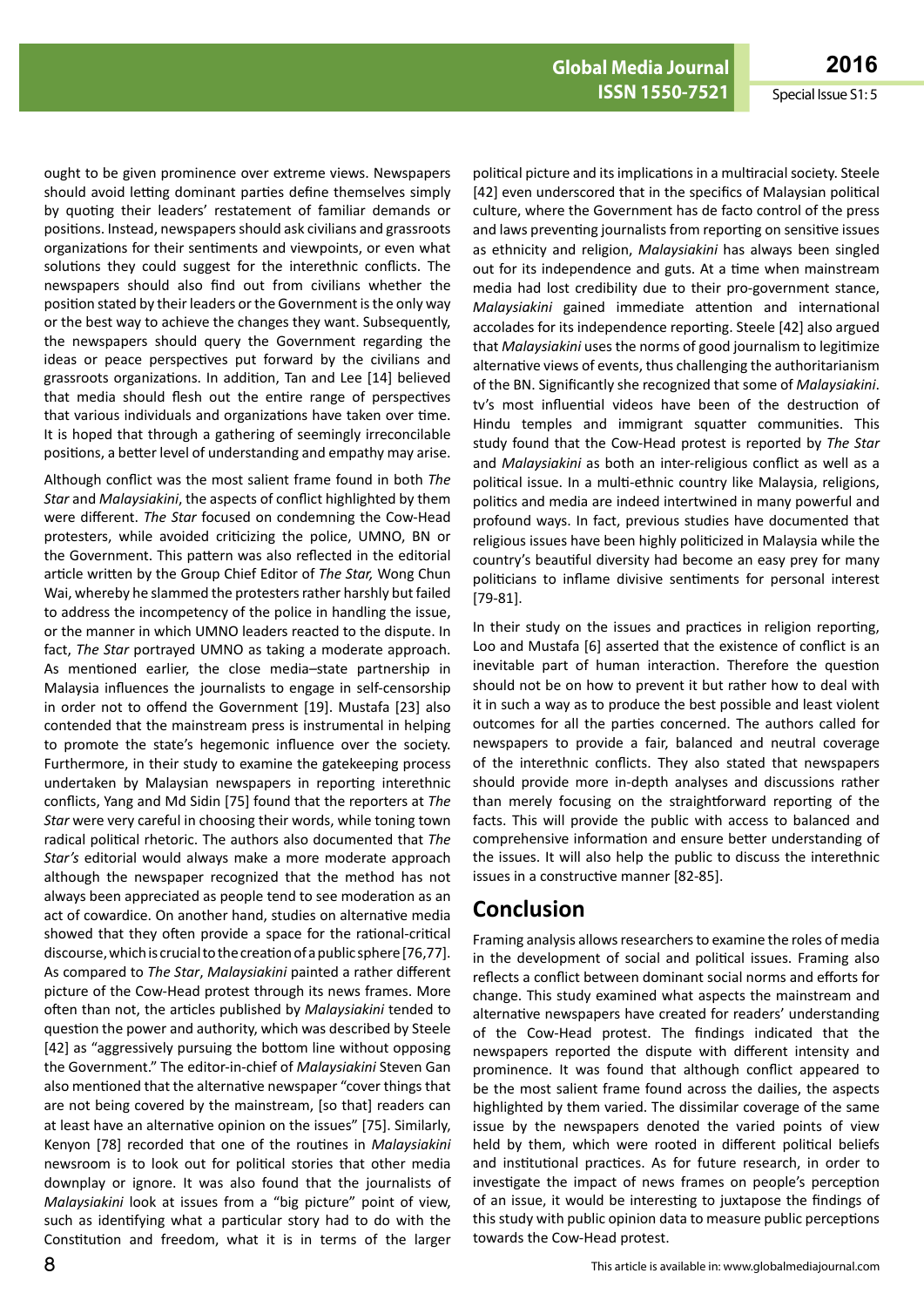# **References**

- 1 Malaysiakini (2009) Temple demo: Residents march with cow's head.
- 2 Malaysiakini (2009) Cops say sorry, promise prompt action.
- 3 Ali SH (2008) Ethnic relations in Malaysia: Harmony and conflict. Petaling Jaya: Strategic Information and Research Development Centre.
- 4 Kahn JS (2005) The making and unmaking (?) of a Malay race. Social Analysis 49: 164-172.
- 5 Ong PL (2007) Identity matters: Ethnic salience and perception in Malaysia. In: Embong AR (ed.), Rethinking ethnicity and nation building: Malaysia, Sri Lanka and Fiji in comparative perspective. Kajang: Persatuan Sains Sosial Malaysia pp: 216-234.
- 6 Anuar MK (2010) Epilogue. In: Loo EG, Mustafa K, Anuar (eds.), Journalism in good faith: Issues and practices in religion reporting Shah Alam: Marshall Cavendish (Malaysia) Sdn Bhd pp: 196-201.
- 7 Department of Statistics Malaysia. [http://www.statistics.gov.my/](http://www.statistics.gov.my/main/main.php. Accessed on March 19) [main/main.php.](http://www.statistics.gov.my/main/main.php. Accessed on March 19) Accessed on March 19, 2015.
- 8 Gatsiounis I (2006) Islam Hadhari in Malaysia. Current Trends in Islamist Ideology 5: 78-88.
- 9 Nah AM (2006) (Re)mapping indigenous "race"/place in postcolonial Peninsular Malaysia. Geografiska Annaler: Series B, Human Geography 88: 285-297.
- 10 Kua KS (2010) The patriot game: Writings on the Malaysian wall. Kuala Lumpur: The Oriengroup Sdn Bhd.
- 11 Lee RLM (2004) The transformation of race relations in Malaysia: From ethnic discourse to national imagery, 1993-2003. African and Asian Studies 3: 119-142.
- 12 Netto A (2002) Media freedom in Malaysia: The challenge facing civil society. Media Asia 29: 17-23.
- 13 Rodan G (2005) Transparency and authoritarian rule in Southeast Asia: Singapore and Malaysia. New York: Routledge.
- 14 Tan JE, Ibrahim Z (2008) Blogging and democratisation in Malaysia: A New Civil Society in the Making. Petaling Jaya: The Strategic Information and Research Development Centre.
- 15 Brown G (2005) The rough and rosy road: Sites of contestation in Malaysia's shackled media industry. Pacific Affairs 78: 39-56.
- 16 Wang LK (2001) Media and democracy in Malaysia. Javnost The Public 8: 67-87.
- 17 Azizuddin M, Sani M(2005) Media freedom in Malaysia. Journal of Contemporary Asia 35: 341-367.
- 18 McDaniel D (2002) Southeast Asia's electronically charged media revolution. Nieman Reports 56: 63-64.
- 19 Wong KL (2004) Asian-based development journalism and political elections. Gazette: The International Journal for Communication Studies 66: 25-40.
- 20 Randhawa S, Puah P, Loone S (2005) Freedom of expression and the media in Malaysia. Petaling Jaya: Suaram.
- 21 Anuar MK (2003) The role of Malaysia's mainstream press in the 1999 general election. In: Loh FKW, Saravananmuttu J (eds.), New politics in Malaysia. Singapore: Institute of Southeast Asian Studies pp: 53-65.
- 22 Abbott JP (2004) The Internet, reformasi and democratization in

Malaysia. In: Gomez ET (eds.), The State of Malaysia: Ethnicity, equity and reform. New York: Routledge Curzon pp: 79-104.

- 23 George C (2005) The Internet's political impact and the penetration/ participation paradox in Malaysia and Singapore. Media, Culture & Society 27: 903-920.
- 24 Wilson T, Hamzah A, Khattab U (2003) The 'cultural technology of clicking' in the hypertext era. New Media & Society 5: 523-545.
- 25 Zhou X (2008) Cultural dimensions and framing the Internet in China: A cross-cultural study of newspapers' coverage in Hong Kong, Singapore, the US and the UK. International Communication Gazette 70: 117-136.
- 26 Scheufele DA, Tewksbury D (2007) Framing, agenda setting, and priming: The evolution of three media effects models. Journal of Communication 57: 9-20.
- 27 Entman RM (1993) Framing: Toward clarification of a fractured paradigm. Journal of Communication 43: 51-58.
- 28 Tankard JW (2008) The empirical approach to the study of media framing. In Reese SD, Gandy OH, Grant AE (eds.), Framing public life: perspectives on media and our understanding of the social world, New Jersey: Lawrence Erlbaum Associates pp: 95-105.
- 29 Manheim JB (1994) Strategic public diplomacy and American foreign policy: The evolution of influence. New York: Oxford University Press.
- 30 Weaver DH (2007) Thoughts on agenda setting, framing, and priming. Journal of Communication 57: 142-147.
- 31 Iyengar S (1991) Is anyone responsible? How television frames political issues. Chicago: University of Chicago Press.
- 32 Cappella J, Jamieson K (1997) Spiral of cynicism. New York: Oxford University Press.
- 33 Patterson T (1993) Out of order. New York: Knopf.
- 34 Semetko HA, Valkenburg PM (2000) Framing European politics: A content analysis of press and television news. Journal of Communication 50: 93-109.
- 35 Matthes J, Kohring M (2008) The content analysis of media frames: Toward improving reliability and validity. Journal of Communication 58: 258-279.
- 36 Spratt M, Bullock CF, Baldasty G (2007) News, race, and the status quo: The case of Emmett Louis Till. The Haward Journal of Communication 18: 169-192.
- 37 Gan F, Teo JL, Detenber BH (2005) Framing the battle for the White House: A comparison of two national newspapers' coverage of the 2000 United States presidential election. Gazette 67: 441-467.
- 38 Van Gorp B (2007) The constructionist approach to framing: Bringing culture back in. Journal of Communication 57: 60-78.
- 39 Song YH (2007) Internet news media and issue development: A case study on the roles of independent online news services as agendabuilders for anti-US protests in South Korea. New Media & Society 9: 71-92.
- 40 Selva J (2014) Media Planning Guide Malaysia 2010. Kuala Lumpur: Perception Media Sdn Bhd.
- 41 Chandran P (2006) Malaysiakini: Surviving the state and market. In: Son J, Sivaraman S, Pradhan S (eds.), Asia media report: A crisis within. Bangkok: Inter Press Service Asia-Pacific Centre Foundation Inc pp: 49-54.
- 42 Steele J (2009) Professional online: How Malaysiakini challenges